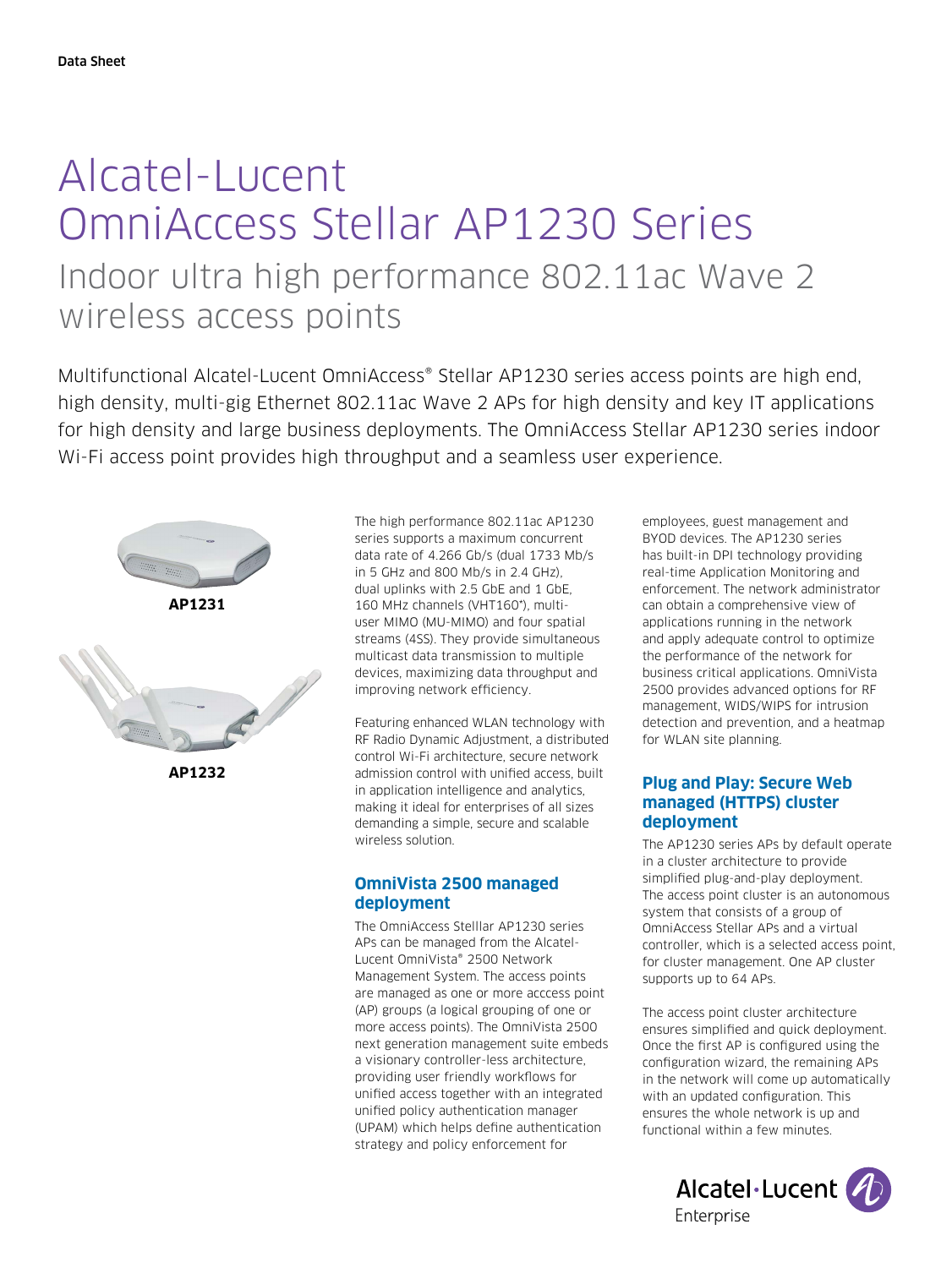The OmniAccess Stellar AP1230 series also supports secure zero-touch provisioning with Alcatel-Lucent OXO Connect R2, a mechanism by which all access points in a cluster will obtain bootstrap data securely from an on premise OXO Connect.

# **Integrated guest management**

The OmniAccess Stellar AP1230 series supports role based management access to the AP cluster which includes Admin, Viewer and GuestOperator access. GuestOperator access simplifies guest account creation and management, and can be used by any non-IT person such as a front desk worker or receptionist. The OmniAccess Stellar AP1230 series access points also support a built-in customizable captive portal which enables customers to offer unique guest access.

# **Quality of service for unified communication apps**

The OmniAccess Stellar AP1230 series access points support fine tuned, quality of service (QoS) parameters to differentiate and provide appropriate QoS for each application such as voice, video and desktop sharing. Application aware RF scanning avoids interruption of real-time applications.

# **RF management**

Radio Dynamic Adjustment (RDA) technology automatically assigns channels and power settings, provides DFS/TPC, and ensures that access points stay clear of all radio frequency interference (RFI) sources to deliver reliable, high-performance wireless LANs. The OmniAccess Stellar AP1230 series APs can be configured to provide part-time or dedicated air monitoring for spectrum analysis and wireless intrusion protection.

# **Product specifications**

#### **Radio specification**

- AP type: Indoor, tri radio, dual 5 GHz 802.11ac 4x4:4 MU-MIMO and 2.4 GHz 802.11n 4x4:4 MIMO
- 5 GHz: Four spatial stream multi user (MU) MIMO for up to 1733 Mb/s wireless data rate to up to three MU-MIMO capable client devices simultaneously
- 5 GHz: Four spatial stream Single User (SU) MIMO for up to 1,733 Mb/s wireless data rate to individual 4x4 VHT80 or 2x2 VHT160\* client devices
- 2.4 GHz: Four spatial stream single user (SU) MIMO for up to 800 Mb/s wireless data rate to individual 4x4 VHT40 client devices (600 Mb/s for HT40 802.11n client devices)
- Supported frequency bands (country specific restrictions apply):
- ¬ 2.400 to 2.4835 GHz
- ¬ 5.150 to 5.250 GHz
- ¬ 5.250 to 5.350 GHz
- ¬ 5.470 to 5.725 GHz
- ¬ 5.725 to 5.850 GHz
- Available channels: Dependent on configured regulatory domain
- DFA (dynamic frequency adjustment) optimizes available channels and provides proper transmission power
- Short guard interval for 20 MHz, 40 Mhz, 80 Mhz and 160\* Mhz channels
- Transmit beam forming (TxBF) for increased signal reliability and range
- 802.11n/ac packet aggregation: Aggregated Mac Protocol Data Unit (A-MPDU), Aggregated Mac Service Data Unit (A-MSDU)
- Supported data rates (Mb/s):
	- ¬ 802.11b: 1, 2, 5.5, 11
	- ¬ 802.11a/g: 6, 9, 12, 18, 24, 36, 48, 54
	- ¬ 802.11n: 6.5 to 600 (MCS0 to MCS31)
	- ¬ 802.11ac: 6.5 to 1,733 (MCS0 to MCS9, NSS = 1 to 4 for VHT20/40/80, NSS = 1 to 2 for VHT160\*)
- Supported modulation types:
	- ¬ 802.11b: BPSK, QPSK, CCK
	- ¬ 802.11a/g/n/ac: BPSK, QPSK, 16-QAM, 64-QAM, 256-QAM
	- ¬ 802.11n high-throughput (HT) support: HT 20/40
	- ¬ 802.11ac very high throughput (VHT) support: VHT 20/40/80/160\*
- Advanced Cellular Coexistence (ACC) Minimizes interference from 3G/4G cellular networks, distributed antenna systems, and commercial small cell/ femtocell equipment

#### **Interfaces**

- 1x 100/1000/2500Base-T autosensing (RJ-45) port, Power over Ethernet (PoE)
- 1x 10/100/1000Base-T autosensing (RJ-45) port, Power over Ethernet (PoE)
- 1x Bluetooth Low Energy (BLE) radio, integrated antenna
	- ¬ 9.5 dBm transmit power (typical, basic rate)
	- ¬ -92.5 dBm(Typical) receive sensitivity
- 1x USB 2.0 (Type A connector)
- 1x management console port (RJ-45)
- Reset button: Factory reset
- Kensington security slot
- AP1232: 8x RP-SMA Antenna connectors

## **Visual Indicators (Tri-color LEDs)**

- For system and radio status
	- ¬ Red flashing: System abnormal, link down
	- ¬ Red light: System startup
	- ¬ Red and blue rotate flashing: System running, OS upgrading
	- ¬ Blue light: System running, dual bands working
	- ¬ Green flashing: System running, no SSID created
	- ¬ Green light: System running, single band working
	- ¬ Red, blue and green rotate flashing: System running, use for location of an AP

#### **Antenna**

- AP1231: Built-in 4×4:4 @ 2.4GHz, dual 4x4:4 @ 5GHz
	- ¬ Integrated dual-band tri-radio down tilt omni-directional antennas for 4x4 MIMO with maximum antenna gain of 3.9dBi in 2.4 GHz and 5.9dBi in 5 GHz. Built-in antennas are optimized for horizontal ceiling mounted orientation of the AP.
- AP1232: External 4×4:4 @ 2.4 GHz, dual 4x4:4 @ 5 GHz 8 RP-SMA connectors for external dual band antennas.
- Optional external antenna(sold separately)
	- ¬ Offers broad selection of antennas, delivering optimal coverage for a variety of deployment scenarios

#### **Receive sensitivity (per chain)**

|                       | 2.4 GHz | 5 GHz |
|-----------------------|---------|-------|
| $1$ Mb/s              | -96     |       |
| $11$ Mb/s             | -88     |       |
| 6 Mb/s                | $-92$   | -89   |
| 54 Mb/s               | $-74$   | -72   |
| HT20 (MSC 0/8)        | $-91$   | -89   |
| HT20 (MSC 7/15)       | $-71$   | -68   |
| HT40 (MSC 0/8)        | -88     | -86   |
| HT40 (MSC 7/15)       | -68     | -66   |
| <b>VHT20 (MSC 0)</b>  | $-91$   | -89   |
| <b>VHT20 (MSC 8)</b>  | $-67$   | -65   |
| <b>VHT40 (MSC 0)</b>  | -88     | -86   |
| <b>VHT40 (MSC 9)</b>  | -63     | $-61$ |
| VHT80 (MCSO)          |         | -83   |
| VHT80 (MCS9)          |         | -56   |
| <b>VHT160* (MCSO)</b> |         | -82   |
| VHT160* (MCS9)        |         | -56   |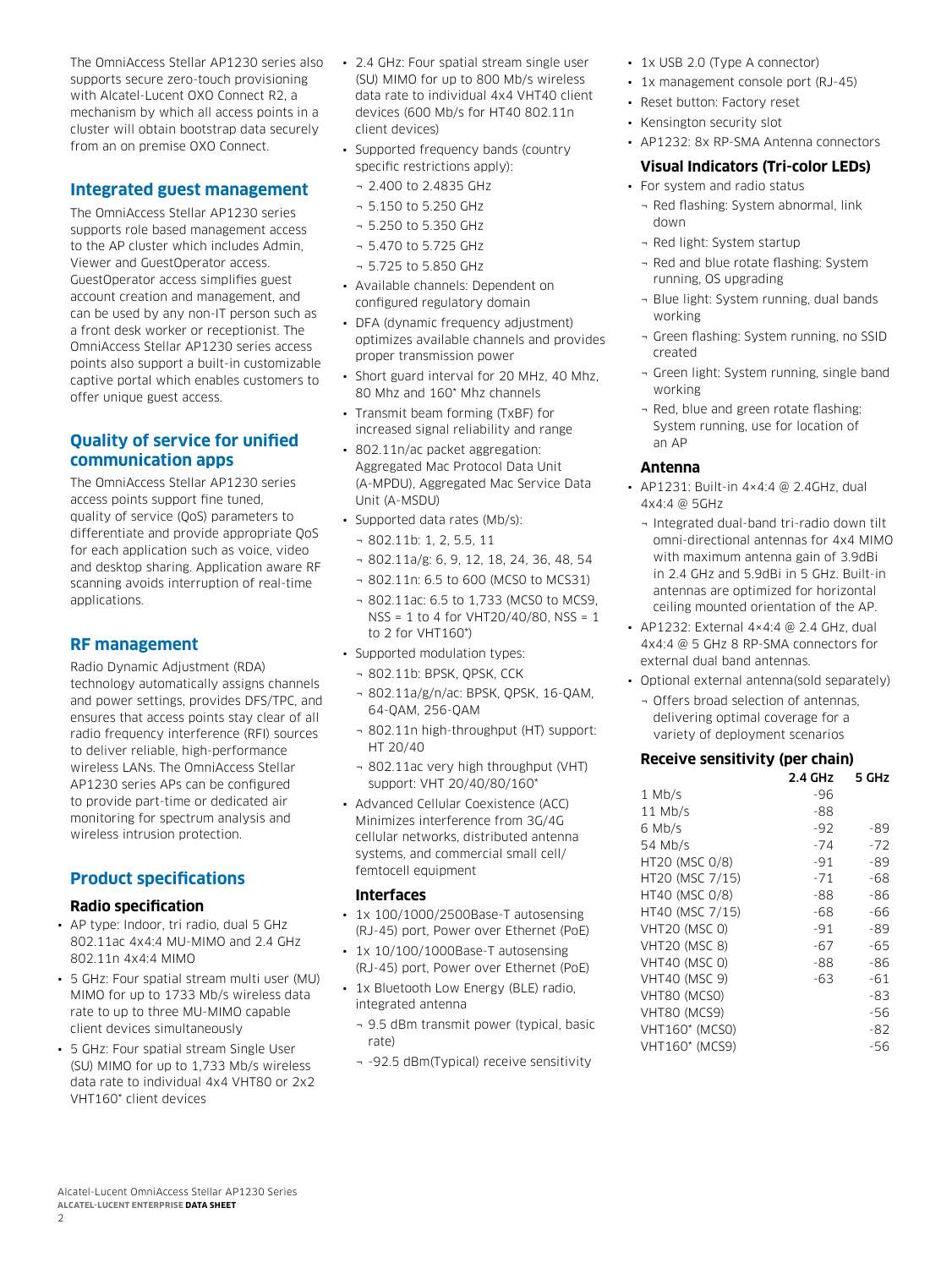### **Maximum Transmit power (per chain)**

|                      | 2.4 GHz  | 5 GHz    |
|----------------------|----------|----------|
| $1$ Mb/s             | 18 dBm   |          |
| $11$ Mb/s            | $18$ dBm |          |
| 6 Mb/s               | 18 dBm   | $18$ dBm |
| 54 Mb/s              | 17 dBm   | 17 dBm   |
| HT20 (MSC 0/8)       | $18$ dBm | $18$ dBm |
| HT20 (MSC 7/15)      | 16dBm    | 17 dBm   |
| HT40 (MSC 0/8)       | $18$ dBm | $18$ dBm |
| HT40 (MSC 7/15)      | 16 dBm   | 17 dBm   |
| <b>VHT20 (MSC 0)</b> | 18 dBm   | 18 dBm   |
| <b>VHT20 (MSC 8)</b> | 16 dBm   | 17 dBm   |
| <b>VHT40 (MSC 0)</b> | $18$ dBm | $18$ dBm |
| <b>VHT40 (MSC 9)</b> | $15$ dBm | $15$ dBm |
| VHT80 (MCS0)         |          | 18 dBm   |
| VHT80 (MCS9)         |          | 15 dBm   |
| VHT160* (MCSO)       |          | 18 dBm   |
| VHT160* (MCS9)       |          | 15 dBm   |

Note: Maximum capability of the hardware provided (excluding antenna gain). Maximum transmit power is limited by local regulatory settings.

#### **Power**

- Supports direct DC power and Power over Ethernet (PoE)
- When both power sources are available, DC power takes priority over PoE
- Maximum (worst case) power consumption:
	- ¬ 27.6 W (PoE or DC)
	- ¬ Excludes power consumed by external USB device; USB with 500mA load can add up to 2.9 W
	- ¬ Maximum power consumption in idle mode: 13.5 W
- Direct DC source: 48 V DC nominal, ±5%
- Power over Ethernet (PoE):
	- ¬ 48 V DC (nominal) 60W/802.3at compliant source; If PoE PSE side does not support LLDP, AP would be powered by 30W/802.3at
	- ¬ Unrestricted functionality with 802.3 at High PoE (4-pair)
	- ¬ The USB port is disabled and all the three radio will operate in 2x2:2 mode when the AP is powered by 30W 802.3at PoE source.

## **Mounting**

- The AP ships with two (white) mounting clips to attach to a 9/16-inch or 15/16 inch flat T-bar drop-tile ceiling.
- Optional mount kits for Open Silhouette and Flanged Interlude.
- Optional mount kits for flat-surface (wall).

#### **Environmental**

- Operating:
	- ¬ Temperature: 0°C to 40°C (+32°F to +104°F)
- ¬ Humidity: 10% to 90% non-condensing
- Storage and transportation:
- ¬ Temperature: -40°C to +70°C

(-40°F to +158°F)

#### **Dimensions/Weight**

- Single AP excluding packing box and accessories:
- ¬ 230 mm (W) x 230 mm (D) x 47 mm (H) -9.05" (W) x 9.05" (D) x 1.85" (H)
- ¬ 1400 g / 3.08 lb
- Single AP including packing box and accessories:
	- ¬ 283 mm (W) x 267 mm (D) x 80 mm (H) 11.14" (W) x 10.51" (D) x 3.14" (H)
	- ¬ 1775 g/ 3.91lb

#### **Reliability**

MTBF: 534,683h (61.03 years) at +25ºC operating temperature

## **Capacity**

- Up to 8 SSID per radio (total 24 SSID)
- Support for up to 768 associated client devices

#### **Software features**

- Up to 512 APs when managed by OmniVista 2500 managed. No limit on the number of AP groups
- Up to 64 APs per web managed (HTTP/ HTTPS) cluster
- Auto channel selection
- Auto transmit power control
- Bandwidth control per SSID
- L2 roaming
- L3 roaming with OmniVista 2500
- Captive portal
- Internal user database
- Radius client
- Wireless QoS
- Band steering
- Client based smart load balance
- White/black list
- Zero-touch provisioning (ZTP)
- NTP server client
- $\overline{A}$
- Rogue AP location and containment
- System log report
- SNMP Trap Notification with OmniVista 2500
- Wireless attack detection with OmniVista 2500
- Floor plan and heat map with OmniVista 2500

# **Security**

- 802.11i, Wi-Fi Protected Access 2 (WPA2), WPA
- 802.1X
- WEP, Advanced Encryption Standard (AES), Temporal Key Integrity Protocol (TKIP)
- Firewall: ACL, wIPS/wIDS and DPI application policy enforcement with OmniVista™
- Portal page authentication
- Integrated Trusted Platform Module (TPM) for secure storage of credentials and keys

#### **IEEE standard**

- IEEE 802.11a/b/g/n/ac Wave 2
- IEEE 802.11e WMM
- IEEE 802.11h, 802.11i, 802.11e QoS
- 802.11k Radio Resource Management
- 802.11v BSS Transition Management
- 802.11r Fast Roaming

# **Regulatory & certification**

- CB Scheme Safety, cTUVus
- Wi-Fi Alliance (WFA) certified 802.11a/b/g/n/ac
- FCC
- CE marked
- RoHS, REACH, WEEE
- UL2043 plenum rating
- EMI and susceptibility (Class B)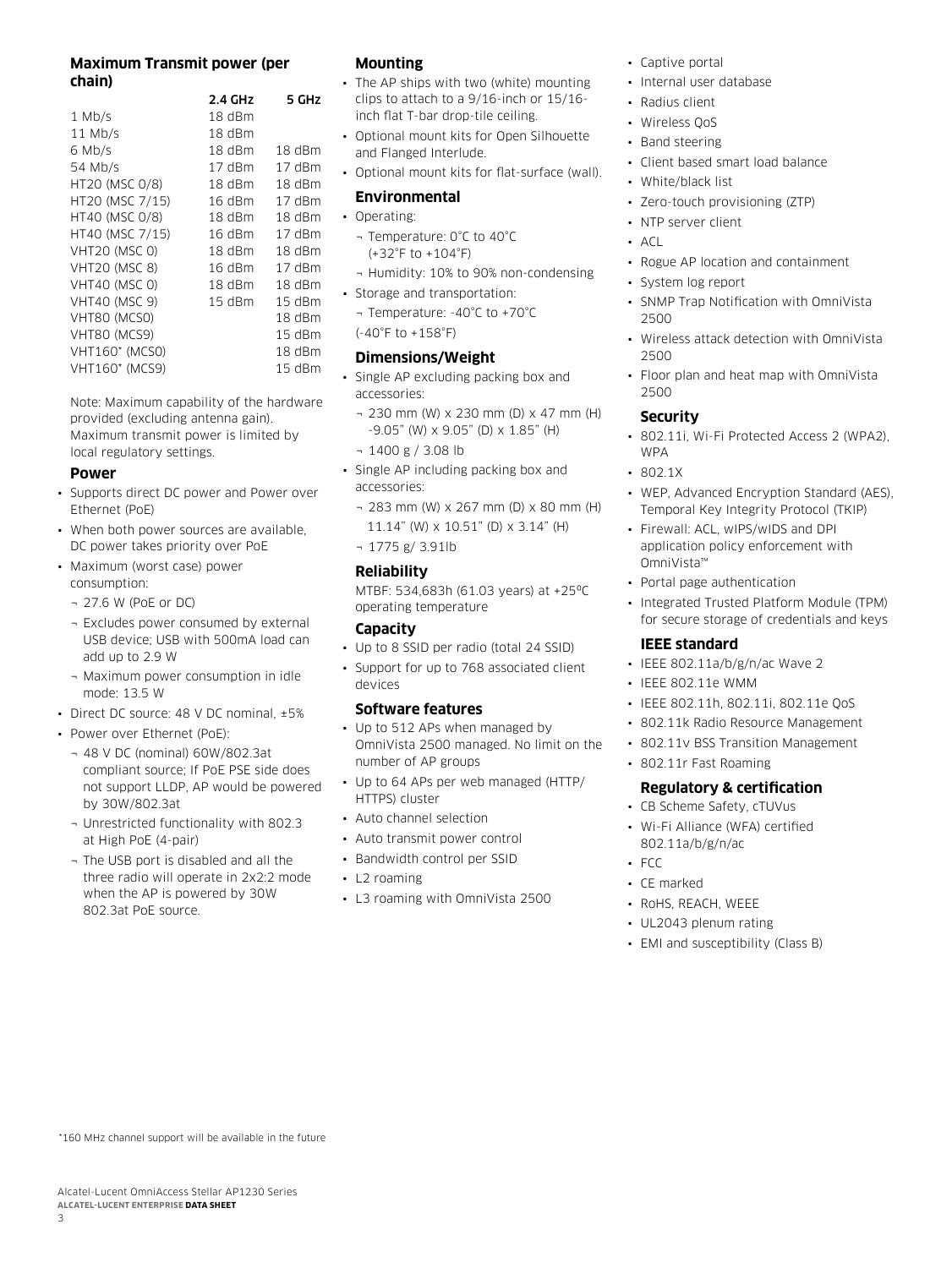# **Ordering information**

| <b>Access Points</b> | <b>Description</b>                                                                                                                                                                                                                                                                                           |
|----------------------|--------------------------------------------------------------------------------------------------------------------------------------------------------------------------------------------------------------------------------------------------------------------------------------------------------------|
| 0AW-AP1231-RW        | Indoor High-end Enterprise 802.11ac MU-MIMO AP, Tri-Radio, 11n 4x4:4 + 11ac 4x4:4 + 11ac 4x4:4, 2.5GbE+1GbE,<br>integrated BLE, 1x USB, 1x Console, integrated antennas. Restricted regulatory domain: Rest of World product, and<br>MUST NOT be used for deployments in the United States, Japan or Israel. |
| OAW-AP1231-US        | Indoor High-end Enterprise 802.11ac MU-MIMO AP, Tri-Radio, 11n 4x4:4 + 11ac 4x4:4 + 11ac 4x4:4, 2.5GbE+1GbE,<br>integrated BLE, 1x USB, 1x Console, integrated antennas, Restricted regulatory domain: United States.                                                                                        |
| 0AW-AP1232-RW        | Indoor High-end Enterprise 802.11ac MU-MIMO AP, Tri-Radio, 11n 4x4:4 + 11ac 4x4:4 + 11ac 4x4:4, 2.5GbE+1GbE,<br>integrated BLE, 1x USB, 1x Console, antenna connectors. Restricted regulatory domain: Rest of World product, and<br>MUST NOT be used for deployments in the United States, Japan or Israel.  |
| <b>OAW-AP1232-US</b> | Indoor High-end Enterprise 802.11ac MU-MIMO AP, Tri-Radio, 11n 4x4:4 + 11ac 4x4:4 + 11ac 4x4:4, 2.5GbE+1GbE,<br>integrated BLE, 1x USB, 1x Console, antenna connectors. Restricted regulatory domain: United States.                                                                                         |
|                      |                                                                                                                                                                                                                                                                                                              |
| <b>Accessories</b>   | <b>Description</b>                                                                                                                                                                                                                                                                                           |
| OAW-AP-MNT-B         | OmniAccess Indoor mounting kit for AP1101, AP122x, AP123x. Type B1(9/16") and B2(15/16") for T shaped ceiling<br>rail mounting. Standard configuration in the product packaging.                                                                                                                             |
| OAW-AP-MNT-W         | OmniAccess Indoor mounting kit for AP1101, AP122x, AP123x. Type W wall and ceiling mounting with screws.<br>Optional for customer ordering                                                                                                                                                                   |
| OAW-AP-MNT-C         | OmniAccess Indoor mounting kit for AP1101, AP122x, AP123x. Type C1 (Open Silhouette) and C2 (Flanged<br>Interlude), for other shaped ceiling rail mounting. Optional for customer ordering                                                                                                                   |
| ADP-60GRBC           | 48V/60W AC-to-DC Power Adapter with Type A DC plug 2.1*5.5*9.5mm circular, straight. Please order PWR-<br>CORD-XX for country specific power cord.                                                                                                                                                           |
| PD-9501GR/AC         | 1-Port IEEE 802.3at 4-pair PoE Midspan. Port speed 10/100/1000M PoE power 60W. No power cord included.<br>Please order PWR-CORD-XX for country specific power cord.                                                                                                                                          |
| $ANT-0-6$            | Dual band 2.4/5GHz, 1-element direct mount, omni-directional antenna, 6dBi (box includes OTY 4)                                                                                                                                                                                                              |
| ANT-0-M4-5           | Dual band 2.4/5GHz, 4-element, Ceiling-mount, Downtilt omni-directional antenna, MIMO 4*4, max gain 4.8dBi (1X);<br>includes 4 element 30in RF cable                                                                                                                                                         |
| ANT-S-M4-60          | Dual band 2.4/5GHz, 4-element, Wall-mount, sector antenna, >5dBi, 60°Hx60°V (1x); includes 4 element 30in<br>RF cable                                                                                                                                                                                        |
|                      |                                                                                                                                                                                                                                                                                                              |

# **Warranty**

OmniAccess Stellar Access Points come with Hardware Limited Lifetime Warranty (HLLW)

# **Services and support**

OmniAccess Stellar Access Points include 1 year of complementary SUPPORT Software for partners. For more information about our Professional services, Support services, and Managed services, please go to <http://enterprise.alcatel-lucent.com/?services=EnterpriseServices&page=directory>